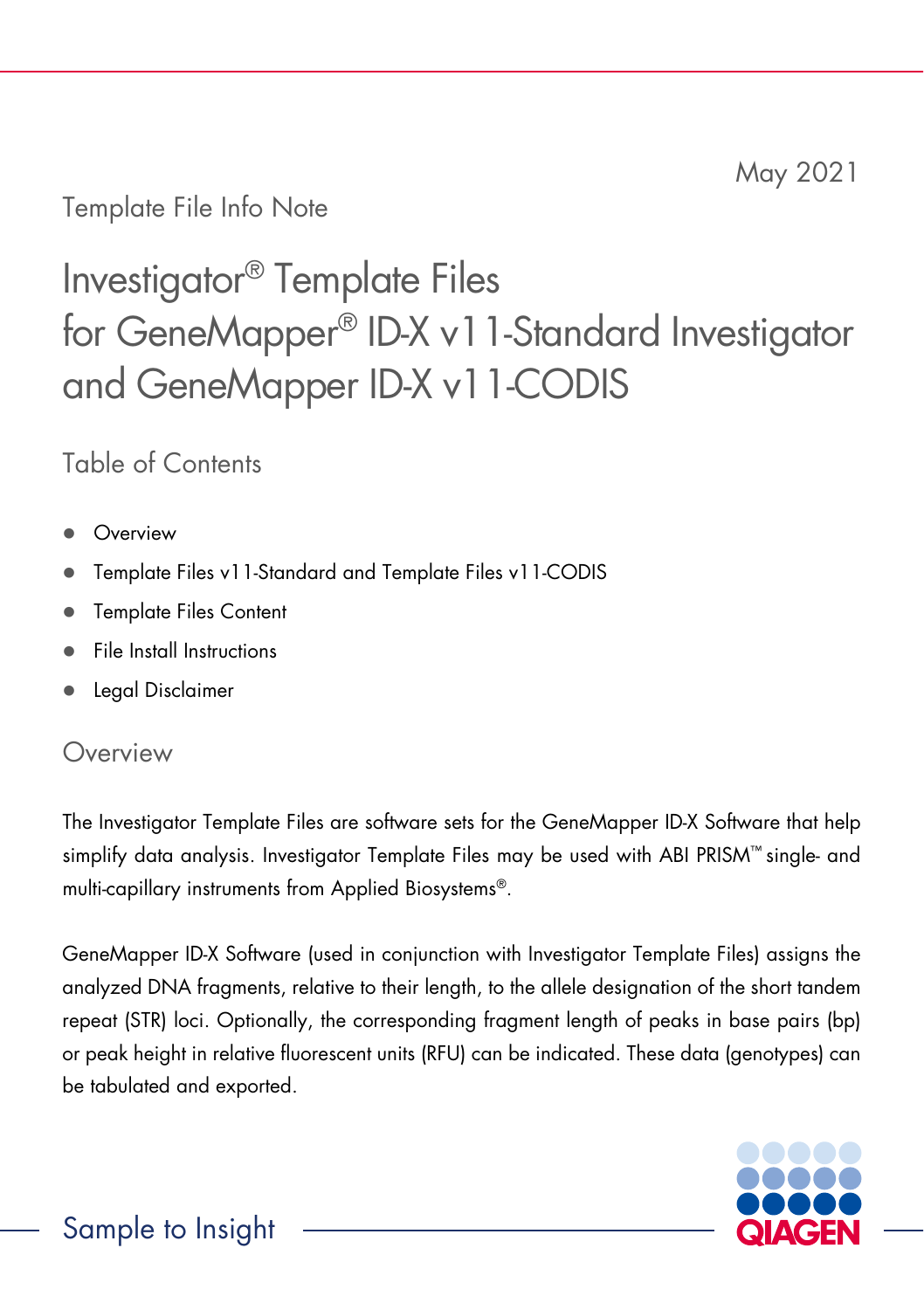Investigator Template Files are available for all Investigator Human Identification PCR Kits for GeneMapper ID-X Software version 1.2 or higher.

Note: Panels and BinSets are essential for the use of Investigator Human Identification PCR Kits. The use of additional Investigator Template Files is optional.

# Template Files v11-Standard and Template Files v11-CODIS

QIAGEN offers 2 different versions of the v11 Investigator Template Files for GeneMapper ID-X: the Investigator Template Files for GeneMapper ID-X v11-Standard and v11-CODIS.

The Investigator Template Files v11-CODIS include a Panel-File, which contains a different spelling of the Amelogenin marker (i.e., "AMEL" instead of "AM" for v11-Standard). In addition, v11-CODIS contains a further analysis method (i.e., Analysis\_HID\_200rfu\_CODIS) with a threshold of 200 RFU and a different global stutter filter.

# Template Files Content

The Investigator Template Files consist of the following files:

## Size standards

- SST-BTO\_60-500bp
- SST-ROX\_50-500bp
- SST-BTO\_60-450bp

## Panels, BinSets, and Stutter

- Panel files are specific for each kit (e.g., 24plex\_Panels\_v4)
- Bin files are specific for each kit (e.g., 24plex Bins v4)
- Stutter files are specific for each kit (e.g., 24plex\_Stutter\_v4)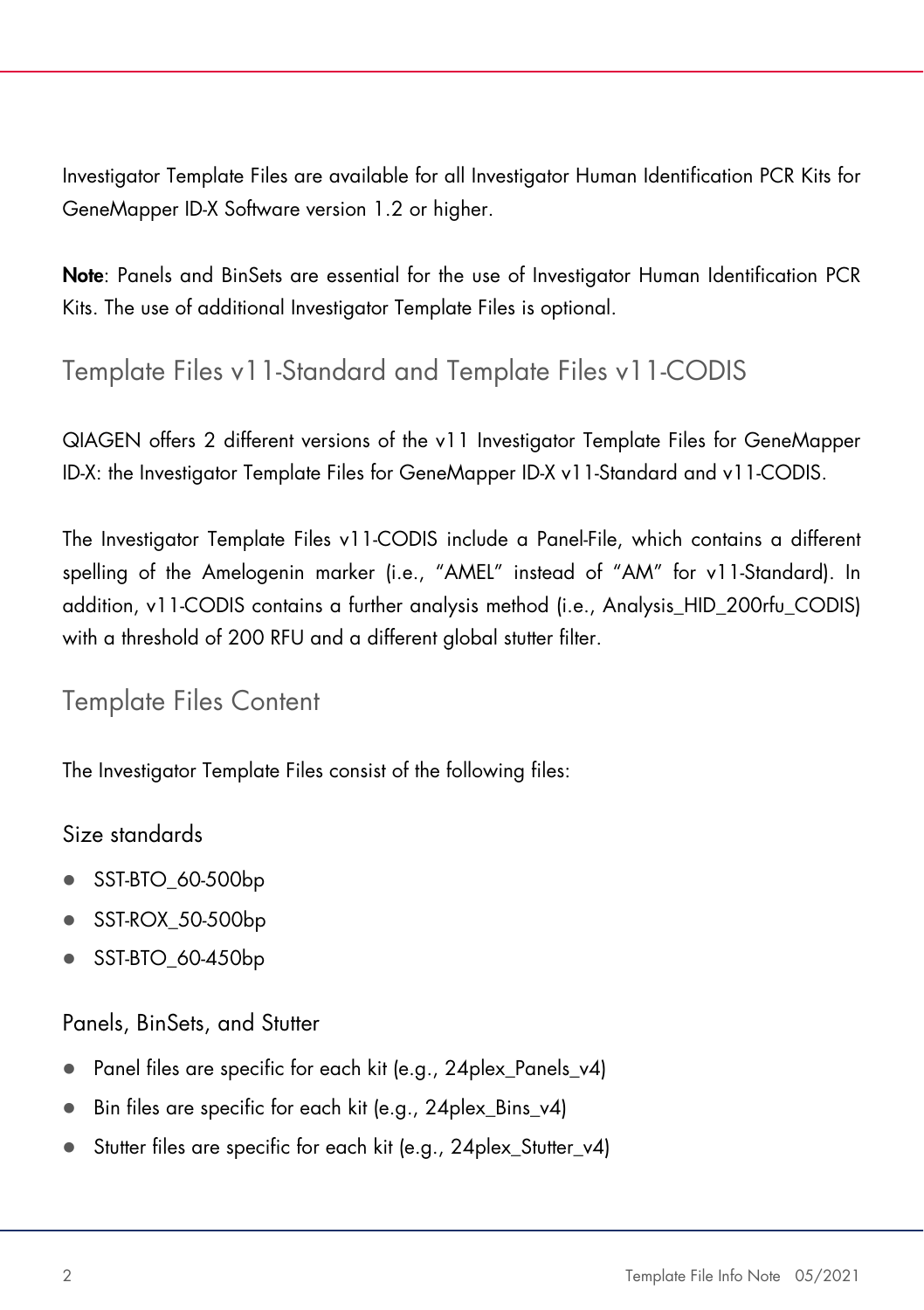#### Analysis methods

- Analysis\_HID\_310\_50rfu
- Analysis\_HID\_310\_200rfu
- Analysis\_HID\_3130\_50rfu
- Analysis\_HID\_3130\_200rfu
- Analysis HID 3500 50rfu
- Analysis HID 3500 200rfu
- Analysis\_HID\_200rfu\_CODIS (only in Template File GeneMapper ID-X v11-CODIS)

#### Plot settings

- Plots\_2dyes
- Plots 3dyes
- Plots\_4dyes
- PlotsBT5\_4dyes
- Plots\_5dyes
- Plots\_6dyes

# File Install Instructions

Investigator Template Files for GeneMapper ID-X Software are available as a free download from the online catalog pages of all Investigator Human Identification PCR Kits (www.qiagen.com/InvestigatorIDKits).

Before using the GeneMapper ID-X Software for the first time, Investigator Template Files must be saved to the local analysis computer. Panels, BinSets, and Stutter are imported by the Panel Manager. Other template files, such as Analysis Methods, Table Settings, Plot Settings, etc., can be imported to the local PC using the GeneMapper ID-X Manager.